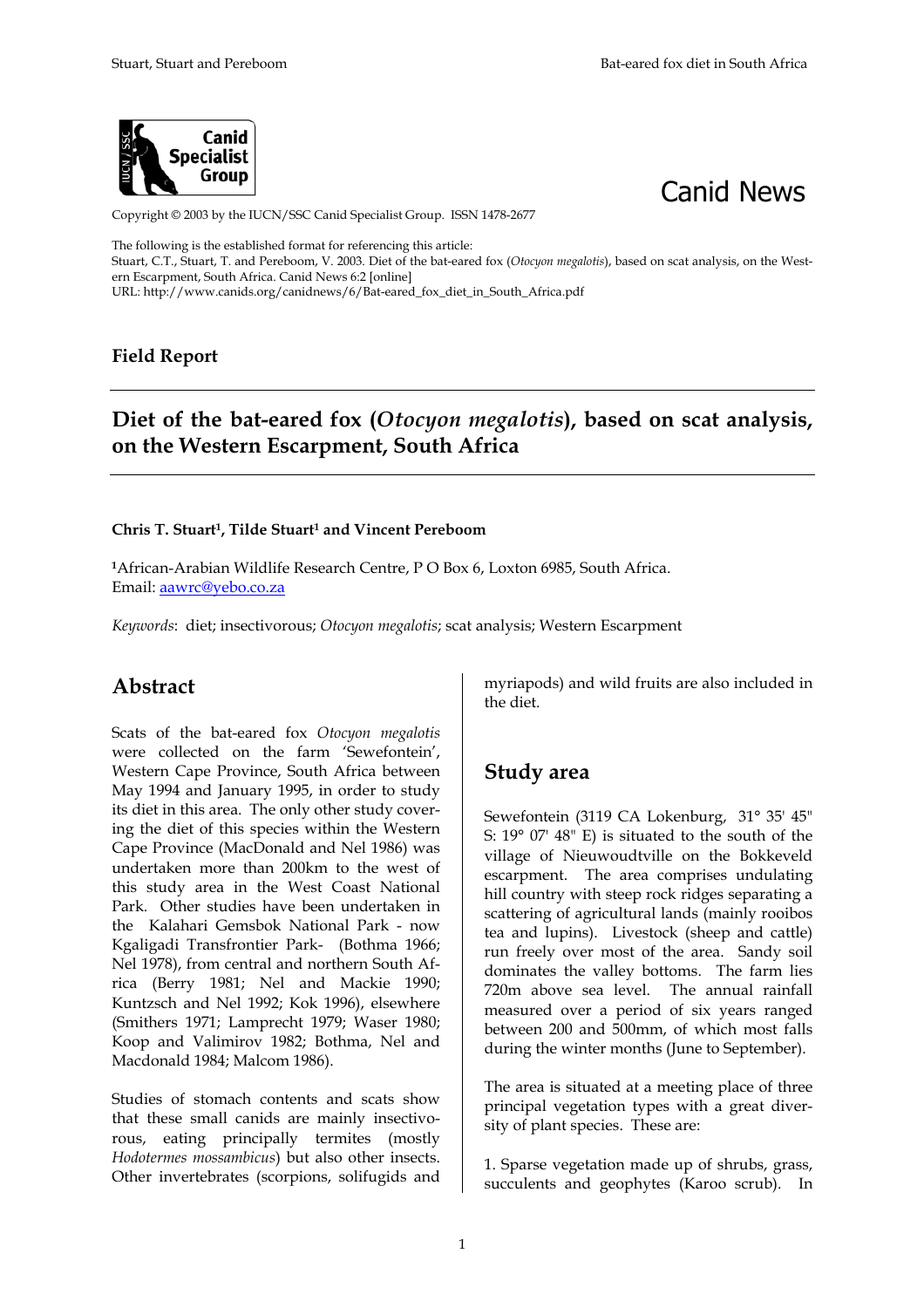most places it is overgrazed or put over to dryland cultivation.

2. Succulent Karoo dominated by dwarf shrubs and numerous species of *Mesembryanthemaceae.* 

3. The greater part of the study area is dominated by fynbos (Cape heathland), with various *Protea, Rhus* and *Restio* species being abundant.

## **Methods**

Bat-eared fox scats were collected from May 1994 to January 1995. Bat-eared foxes do not use latrines but defecate when coming out of their resting place which in time often leads to concentrations of faeces in a small area (Skinner and Smithers 1990). Most scats were collected at such sites but also along paths and roads. Results are shown as percentage occurrence of each item or group. The results from May (end of autumn), July (cold wet winter), October (spring) and December (hot dry summer) were used to determine seasonality in food consumption of the bat-eared fox.

### **Results**

A total of 450 droppings were collected. Table 1 shows the detailed occurrence of the most frequently identified food items.

Insects occurred in all 450 droppings, Isoptera (termites) had the highest occurrence, followed by Coleoptera (beetles), both adults and larvae.

Other insects identified included cockroaches (Blattodea), Lepidopteran larvae and praying mantises (Mantodea). Isoptera were represented almost exclusively by the common harvester termite *Hodotermes mossambicus.*  Snouted termites (probably *Trinervitermes trinervoides*) were present in only three scats. Of the Coleoptera, those identified were dor beetles (Geotrupidae), weevils (Curculionidae), longicorn beetle (Cerambycidae, present in one scat), also members of the Scarabaeidae and Tenebrionidae. The Hymenoptera were represented by members of the Formicidae, but only *Camponotus* ants could be identified. Within the Orthoptera, mole crickets (Gryllotalpidae) were identified. Arachnida were represented by scorpions (Scorpiones) and solifugids (Solifugae).

Table 1. Percentage occurrence of items found in 450 scats of bat-eared foxes at "Sewefontein", Western Escarpment

|                      | Percentage<br>occurrence<br>$($ %) |
|----------------------|------------------------------------|
| <b>Invertebrates</b> |                                    |
| Insecta              | 100                                |
| Isoptera             | 93                                 |
| Hodotermes           | 93                                 |
| Trinervitermes       | 1                                  |
| Coleoptera           | 92                                 |
| Dor beetles          | 22                                 |
| Weevils              | 22                                 |
| Scarabaeidae         | $\overline{4}$                     |
| Hymenoptera          | 45                                 |
| Orthoptera           | 3                                  |
| Arachnida            | 17                                 |
| Scorpiones           | 16                                 |
| Solifugae            | 3                                  |
| Chilopoda            | 1                                  |
| <b>Vertebrates</b>   |                                    |
| Mammals              | 12                                 |
| Sheep                | 6                                  |
| Rodents              | 50                                 |
| Lagomorphs           | 1                                  |
| Reptiles             | 3                                  |
| <b>Birds</b>         | $\overline{2}$                     |
| Plant parts          | 25                                 |
| Wild olives          | 14                                 |
| Oat seeds            | 4                                  |

Plant material comprised seeds, deliberately consumed grass (as opposed to dry cut stems ingested while feeding on *Hodotermes* (Skinner and Smithers 1990)) and *Oxalis* sp. bulbs. Most of the seeds were from the wild olive (*Olea europaea*). Other identified seeds were from the *skilpadbessie (Nylandtia spinosa)*, oats and in a single scat the seed from a *Grewia* sp.

The occurrence of domestic stock hair in stomach contents is probably a result of feeding on maggots in decomposing carcasses.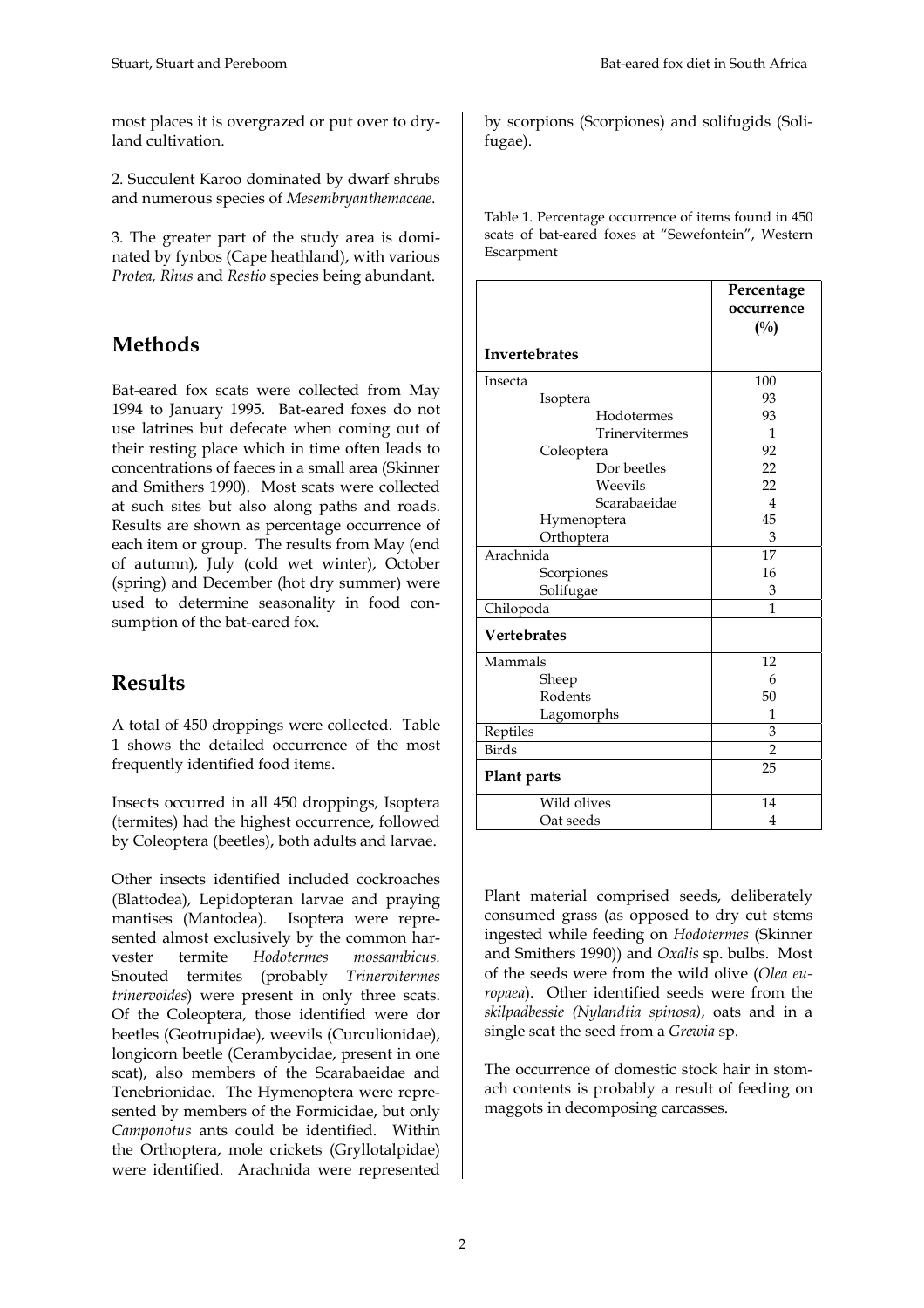## **Discussion**

*Otocyon megalotis* may be considered insectivorous with a marked preference for harvester termites (*Hodotermes* sp.). When harvester termites are less active, its opportunistic diet allows it to take a wide range of other food items.

This study clearly shows that *Otocyon megalotis* feeds mainly on termites, especially *Hodotermes*. In support of this, the distribution of harvester termites (Coaton and Sheasby 1975, quoted by Mackie and Nel 1989) and bat-eared fox (Smithers, 1983) in southern Africa when superimposed on a map show a 95% overlap (Mackie and Nel 1989). The snouted harvester termites *Trinervitermes* sp. are always in very low numbers in stomach contents and scats (Kok 1996; Nel and Mackie 1990). Low occurrence of snouted harvester termites is not surprising as, although often foraging in dense concentrations on the soil surface, this species can squirt threads of a sticky and noxious substance (Braekman et.al. 1984). In an experiment by Richardson and Levitan (1994), *Otocyon megalotis* refused any food containing as little as 0.5% of liquidized soldiers of *Trinervitermes trinervoides.*

Seasonality in food consumption has been demonstrated by Smithers (1971; 1983), Nel (1978) and Mackie (1988) and reflects the opportunistic feeding behaviour of *Otocyon megalotis.* Figure 1 shows the food items with statistically significant degree of consumption between seasons. In this study insects were present throughout the year, at 100% occurrence. Smithers (1971; 1990) found a marked decline in insect consumption in May.



Figure 1. Seasonality of food consumption of the bat-eared fox on the Western Escarpment

Within the Insecta, this study shows a difference in the consumption of Coleopterans between July (cold, wet winter) and the other seasons. A difference was also found in the consumption of *Hodotermes*: they were preferred in May and July and eaten less in October and December. Nel (1978) found ants to be more common in winter. This study does not show any significant variation in consumption of Hymenoptera between seasons. But, a variation in the consumption of scorpions was found. Scorpions occurred more often in the

scats in October, with the return of the warmer months, and the percentage occurrence was even higher in December.

The occurrence of wild fruits, berries and seeds in the diet of *Otocyon megalotis* also shows seasonal variation (Smithers 1971; Skinner and Smithers 1990; Nel 1978; Nel and Mackie 1990; Kok 1996).

The bat-eared fox is not the only South African carnivore relying on insects for the greater part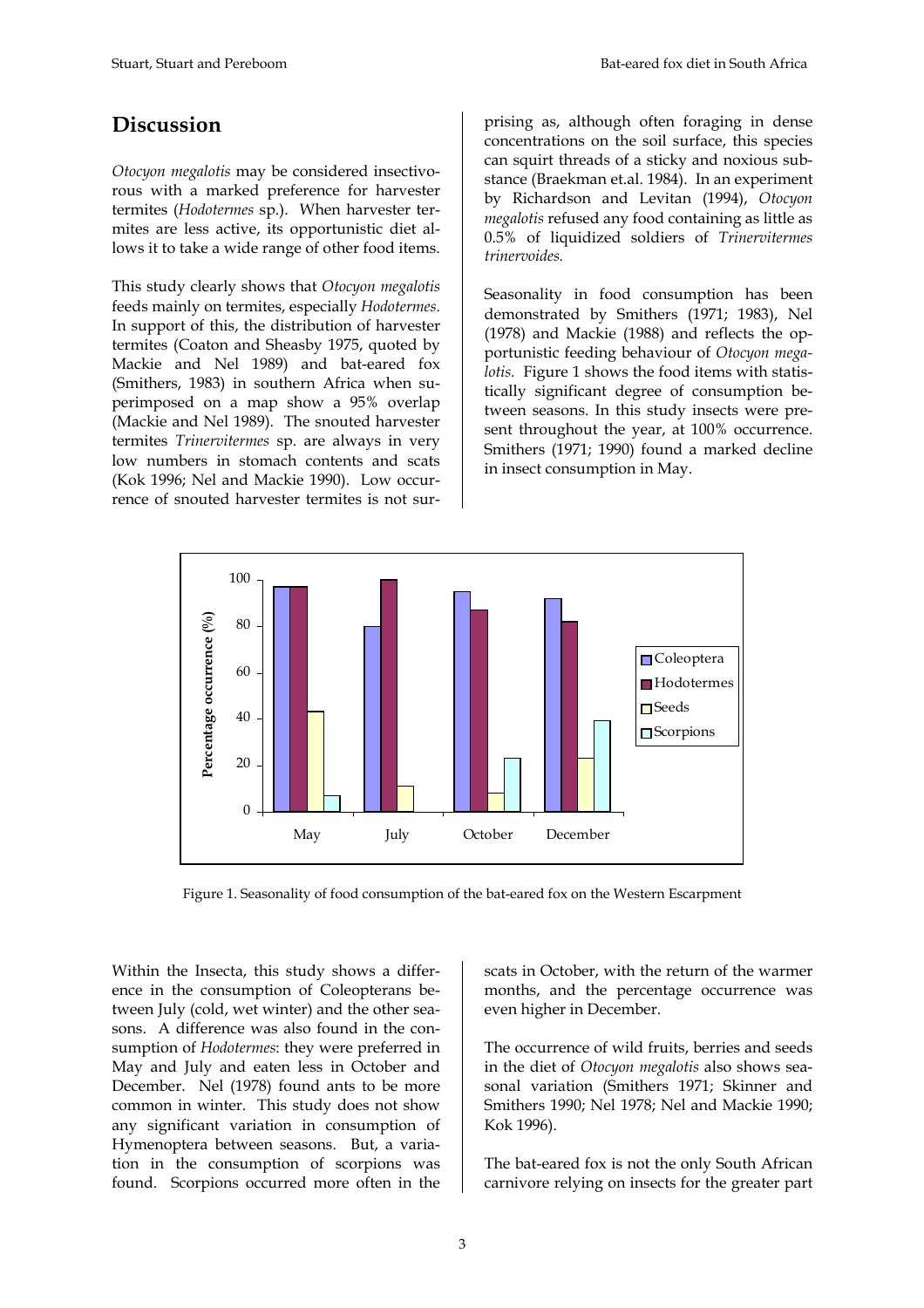of its diet (Skinner and Smithers 1990). Termites are the principal food of two others (Stuart 1981; Skinner and Smithers 1990). The aardwolf (*Proteles cristatus*) feeds almost exclusively on *Trinervitermes* spp.*,* a group of termites distasteful to most mammals, including the bat-eared fox (Richardson and Levitan 1994). More than 90% of the diet of Meller's mongoose (*Rhynchogale melleri*) consists of the harvester termites *Hodotermes* and *Macrotermes* (Smithers 1990).

The harvester termite *Hodotermes mossambicus* has the potential to noticeably denude vegetation and may therefore be an important competitor of domestic grazing stock, especially in years of drought in semi-arid to arid regions (Nel and Mackie 1990). It has been estimated that 1.15 million termites can be eaten each year by a single bat-eared fox (Nel and Mackie 1990). Therefore *Otocyon megalotis* should be regarded as important in termite control.

# **Acknowledgements**

Jan A.J. Nel is thanked for reviewing this short note.

# **References cited**

Berry, M.P.S. 1981. Stomach contents of bateared foxes, *Otocyon megalotis,* from the northern Transvaal. *South African Journal of Wildlife Research* 11:28-30.

Bothma, J.du P. 1966. Notes on the stomach contents of certain Carnivora (Mammalia) from the Kalahari Gemsbok National Park. *Koedoe* 9:37-39.

Bothma, J. du P., Nel, J.A.J. and Macdonald, A. 1984. Food niche separation between four sympatric Namib Desert carnivores. *Journal of the Zoological Society of London* 202:327-340.

Braekman, J.C., Daloze, D., DuPont, A., Pasteels, J.M. and Joseus, G. 1984. Diterpene composition of defense secretions of four West African *Trinervitermes* soldiers. *Journal of Chemical Ecology* 10:1363-1370.

Kok, O.B. 1996. Dieetsamestelling van enkele karnivoor-soorte in die Vrystaat, Suid-Afrika. *South African Journal of Science* 92:393-398.

Koop, K. and Valimirov, B. 1982. Field observations on activity and feeding of bat-eared foxes (*Otocyon megalotis*) at Nxai Pan, Botswana. *African Journal of Ecology* 20:23-27.

Kuntzsch, V. and Nel, J.A.J. 1992. Diet of bateared foxes *Otocyon megalotis* in the Karoo. *Koedoe* 35:37-48.

Lamprecht, J. 1979. Field observations on the behaviour and social system of the bat-eared fox *Otocyon megalotis* Desmarest. *Zeitschrift für Tierpsychologie* 49:260-284.

MacDonald, J.T. and Nel, J.A.J. 1986. Comparative diets of four sympatric small carnivores. *South African Journal of Wildlife Research* 16:115- 121.

Mackie, A.J. and Nel, J.A.J. 1989. Habitat selection, home range use, and group size of bateared foxes in the Orange Free State. *South African Journal of Wildlife Research* 19:135-139.

Mackie, A.J. 1988. Bat-eared foxes *Otocyon megalotis* as predators of harvester termites *Hodotermes mossambicus* in the Orange Free State. M.Sc. Thesis, University of Stellenbosch, South Africa.

Malcolm, J.R. 1986. Socio-ecology of bat-eared foxes (*Otocyon megalotis*). *Journal of the Zoological Society of London (A)* 208:457 -467.

Nel, J.A.J. and Mackie, A.J. 1990. Food and foraging behaviour of bat-eared foxes in the south-eastern Orange Free State. *South African Journal of Wildlife Research* 20:162-166.

Nel, J.A.J. 1978. Notes on the food and foraging behaviour of the bat-eared fox, *Otocyon megalotis. Bulletin of the Carnegie Museum of Natural History* 6:132-137.

Richardson, P.R.K. and Levitan, C.D. 1994. Tolerance of aardwolves to defense secretions of *Trinervitermes trinervoides. Journal of Mammalogy*  75:84-91.

Skinner, J.D. and Smithers, R.H.N. 1990. *The Mammals of the southern African subregion.* New Edition. University of Pretoria, Pretoria.